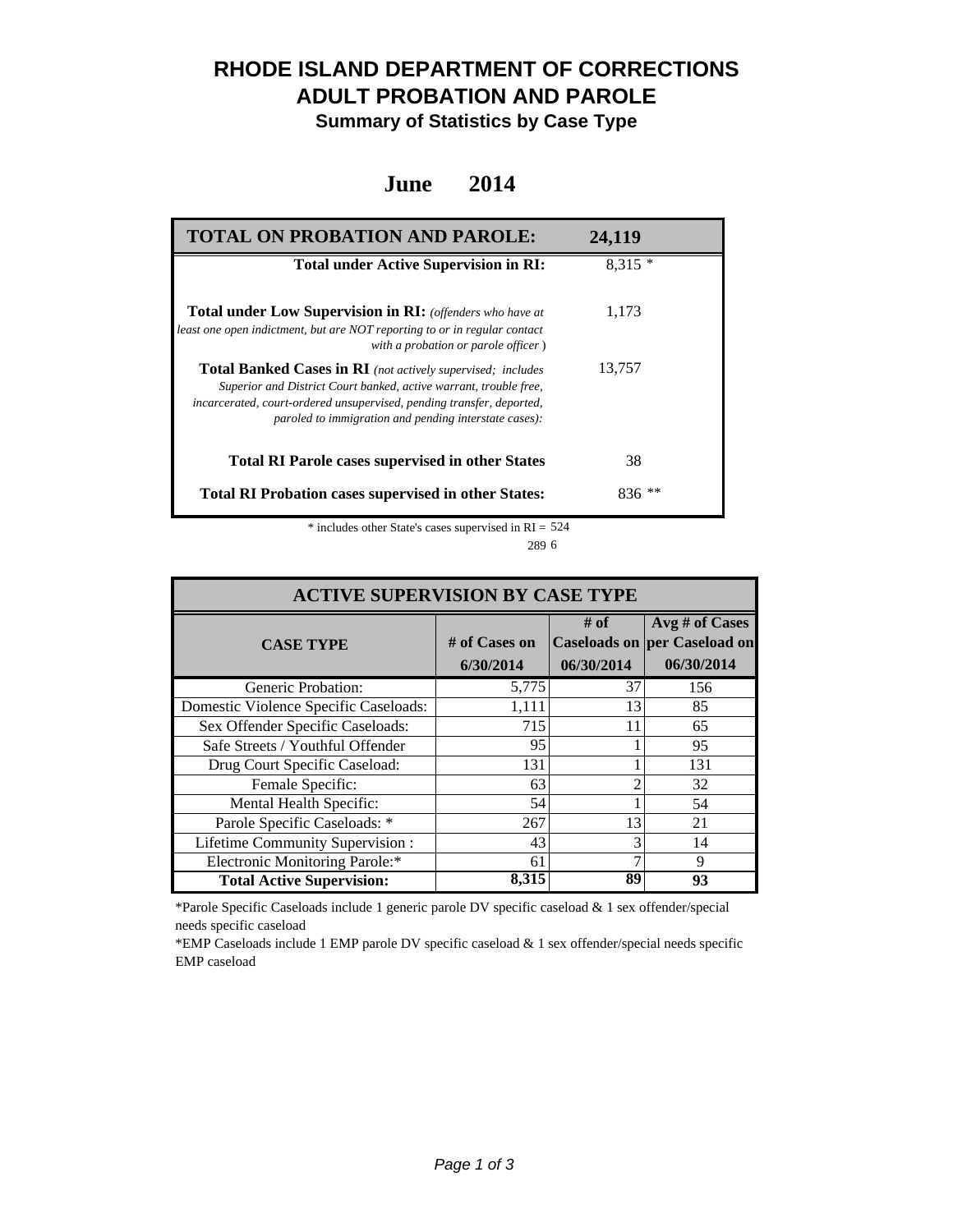# **RHODE ISLAND DEPARTMENT OF CORRECTIONS ADULT PROBATION AND PAROLE**

**Summary of Statistics by Case Type**

| NEW CASES AND CLOSED CASES BY CASE TYPE <sup>-1</sup> |                                                |                                       |                                                             |                                          |
|-------------------------------------------------------|------------------------------------------------|---------------------------------------|-------------------------------------------------------------|------------------------------------------|
| <b>CASE TYPE</b>                                      | <b>New Cases</b><br>During the<br><b>Month</b> | <b>Total New</b><br><b>Cases CY14</b> | <b>Cases</b><br><b>Closed</b><br>During the<br><b>Month</b> | <b>Total Cases</b><br><b>Closed CY14</b> |
| Generic Probation:                                    | 291                                            | 1889                                  | 144                                                         | 1,027                                    |
| Domestic Violence Specific Caseloads:                 | 64                                             | 382                                   | 32                                                          | 209                                      |
| Sex Offender Specific Caseloads:                      |                                                | 77                                    |                                                             | 21                                       |
| Safe Streets / Youthful Offender                      | 0                                              |                                       |                                                             | 3                                        |
| Drug Court Specific Caseload:                         | 8                                              | 33                                    |                                                             | 10                                       |
| Female Specific:                                      | 0                                              | 0                                     |                                                             | $\mathcal{D}_{\mathcal{A}}$              |
| Mental Health Specific:                               | 0                                              | 0                                     |                                                             | 4                                        |
| Parole Specific Caseloads: *                          | 18                                             | 94                                    |                                                             | 17                                       |
| Lifetime Community Supervision:                       |                                                | 9                                     |                                                             |                                          |
| Electronic Monitoring Parole:*                        | 10                                             | 52                                    |                                                             | 35                                       |
| <b>Total for Active Supervision Cases:</b>            | 399                                            | 2,543                                 | 188                                                         | 1.329                                    |

<sup>1</sup>This chart excludes all cases assigned to the MSU, regional low supervision or warrant, District Court incarcerated cases and court-ordered unsupervised cases. It also does not include any cases transferred from one caseload to another EXCEPT cases transferred from caseload 196 - Probation Hold status.

| <b>BANKED CASES</b> (not actively supervised)                      |                            |        |  |
|--------------------------------------------------------------------|----------------------------|--------|--|
| <b>CASE TYPE</b>                                                   | # of Cases on $06/30/2014$ |        |  |
| <b>Minimum Supervision Unit (Superior Court Cases) Total:</b>      |                            | 10,349 |  |
| Trouble Free/Active Warrant Cases:                                 | 7,676                      |        |  |
| Court Ordered Unsupervised Cases:                                  | 280                        |        |  |
| <b>Incarcerated Cases:</b>                                         | 1,969                      |        |  |
| Deported Cases:                                                    | 424                        |        |  |
| <b>District Court Administratively Banked Cases Total:</b>         |                            | 2,854  |  |
| <b>District Court Incarcerated Cases Total:</b>                    |                            |        |  |
| <b>District Court court ordered unsupervised cases Total:</b>      |                            | 72     |  |
| <b>Cases Paroled to Immigration or Another Jurisdiction:</b>       |                            | 11     |  |
| Active Parole Warrants (not included in active supervision totals) |                            | 49     |  |
| <b>Regional Probation Warrant Cases:</b>                           |                            | 330    |  |
| <b>Transfer Pool Cases:</b>                                        |                            | 90     |  |
| <b>Others States Cases Pending RI Interstate Acceptance:</b>       |                            |        |  |
| <b>Banked Total:</b>                                               |                            | 13,757 |  |